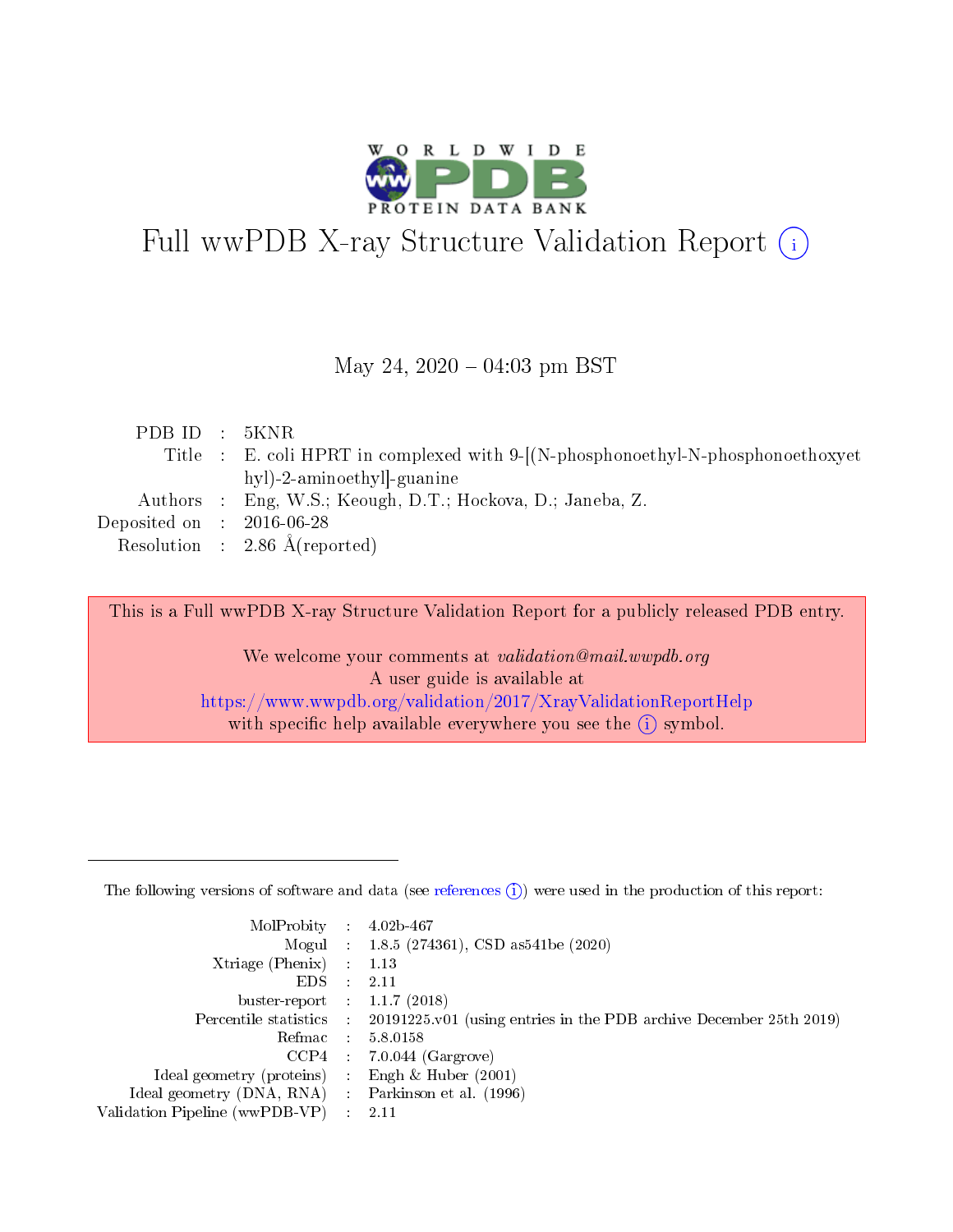## 1 [O](https://www.wwpdb.org/validation/2017/XrayValidationReportHelp#overall_quality)verall quality at a glance  $(i)$

The following experimental techniques were used to determine the structure: X-RAY DIFFRACTION

The reported resolution of this entry is 2.86 Å.

Percentile scores (ranging between 0-100) for global validation metrics of the entry are shown in the following graphic. The table shows the number of entries on which the scores are based.



| Metric                | Whole archive<br>$(\#\text{Entries})$ | <b>Similar resolution</b><br>$(\#\text{Entries},\,\text{resolution}\,\,\text{range}(\textup{\AA}))$ |  |  |
|-----------------------|---------------------------------------|-----------------------------------------------------------------------------------------------------|--|--|
| $R_{free}$            | 130704                                | 3168 $(2.90-2.82)$                                                                                  |  |  |
| Clashscore            | 141614                                | 3438 (2.90-2.82)                                                                                    |  |  |
| Ramachandran outliers | 138981                                | $3348(2.90-2.82)$                                                                                   |  |  |
| Sidechain outliers    | 138945                                | 3351 (2.90-2.82)                                                                                    |  |  |
| RSRZ outliers         | 127900                                | $3103(2.90-2.82)$                                                                                   |  |  |

The table below summarises the geometric issues observed across the polymeric chains and their fit to the electron density. The red, orange, yellow and green segments on the lower bar indicate the fraction of residues that contain outliers for  $>=3, 2, 1$  and 0 types of geometric quality criteria respectively. A grey segment represents the fraction of residues that are not modelled. The numeric value for each fraction is indicated below the corresponding segment, with a dot representing fractions  $\epsilon=5\%$  The upper red bar (where present) indicates the fraction of residues that have poor fit to the electron density. The numeric value is given above the bar.

| Mol | $Chain \  Length$ | Quality of chain |     |    |
|-----|-------------------|------------------|-----|----|
|     | 10 ດ              | 5%<br>79%        | 15% | 5% |
|     |                   | 4%               |     |    |
|     | l റ റ             | 81%              | 13% | 7% |

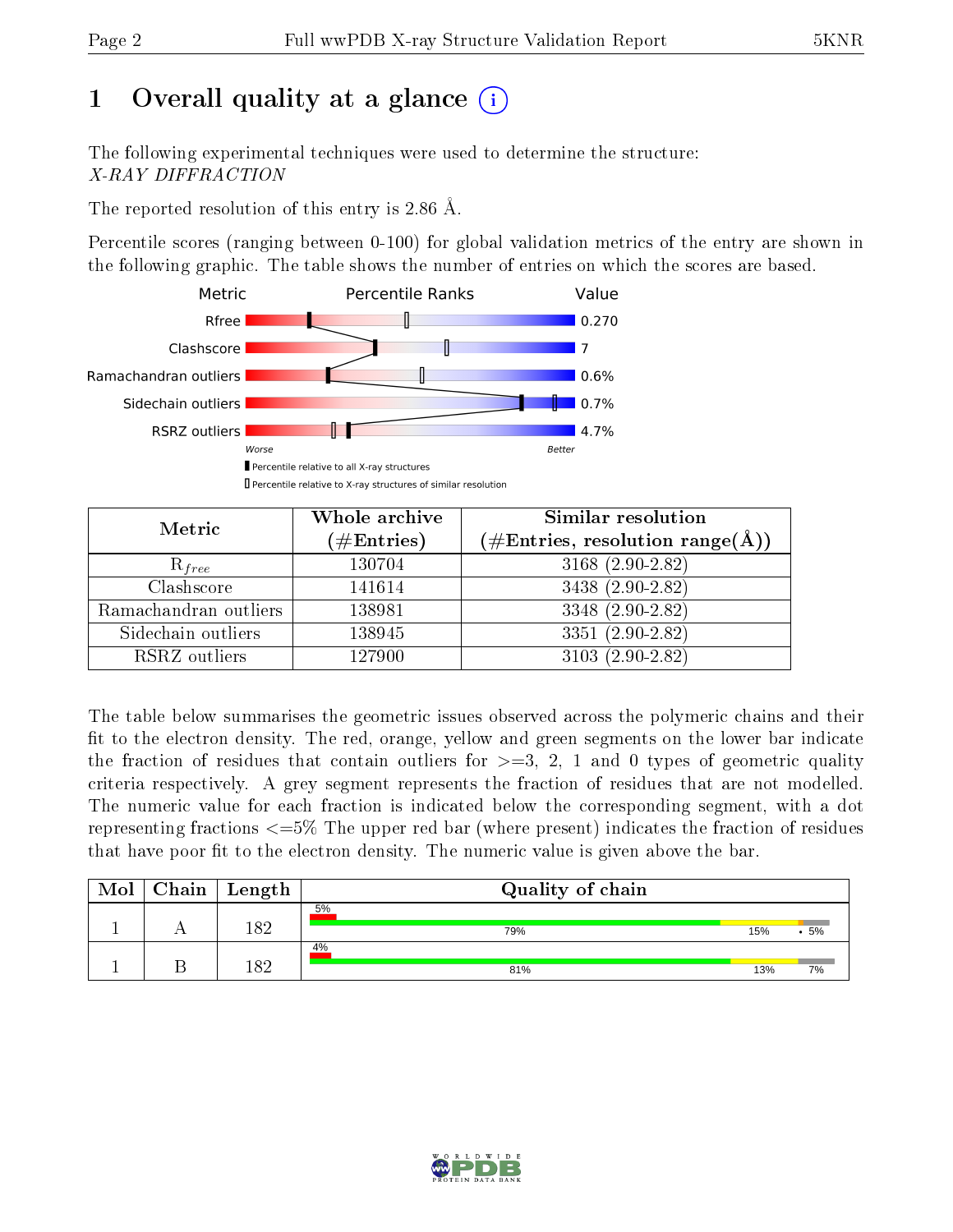# 2 Entry composition  $\left( \cdot \right)$

There are 4 unique types of molecules in this entry. The entry contains 2785 atoms, of which 0 are hydrogens and 0 are deuteriums.

In the tables below, the ZeroOcc column contains the number of atoms modelled with zero occupancy, the AltConf column contains the number of residues with at least one atom in alternate conformation and the Trace column contains the number of residues modelled with at most 2 atoms.

• Molecule 1 is a protein called Hypoxanthine-guanine phosphoribosyltransferase.

|  | Mol   Chain   Residues | Atoms              |  |             |  |  | ZeroOcc   AltConf   Trace |  |
|--|------------------------|--------------------|--|-------------|--|--|---------------------------|--|
|  | 172                    | Total C N          |  |             |  |  |                           |  |
|  |                        | 1362 866 232 256 8 |  |             |  |  |                           |  |
|  | 170                    | Total C N O        |  |             |  |  |                           |  |
|  |                        | 1340               |  | 854 232 247 |  |  |                           |  |

• Molecule 2 is  $(2-\{2-\text{amino-6-oxo-3}, 6-\text{dihydro-9H-purin-9-yl}\})$ ethyl $[2-(2-\text{phosphonoethoxy}$ )ethyl]amino}ethyl)phosphonic acid (three-letter code: 3L5) (formula:  $C_{13}H_{24}N_6O_8P_2$ ).



|  | Mol   Chain   Residues | Atoms         |  |        | ZeroOcc   AltConf |  |
|--|------------------------|---------------|--|--------|-------------------|--|
|  |                        | Total C N O P |  |        |                   |  |
|  |                        | 29 13 6 8 2   |  |        |                   |  |
|  |                        | Total C N O P |  |        |                   |  |
|  |                        | 29            |  | 13 6 8 |                   |  |

• Molecule 3 is MAGNESIUM ION (three-letter code: MG) (formula: Mg).

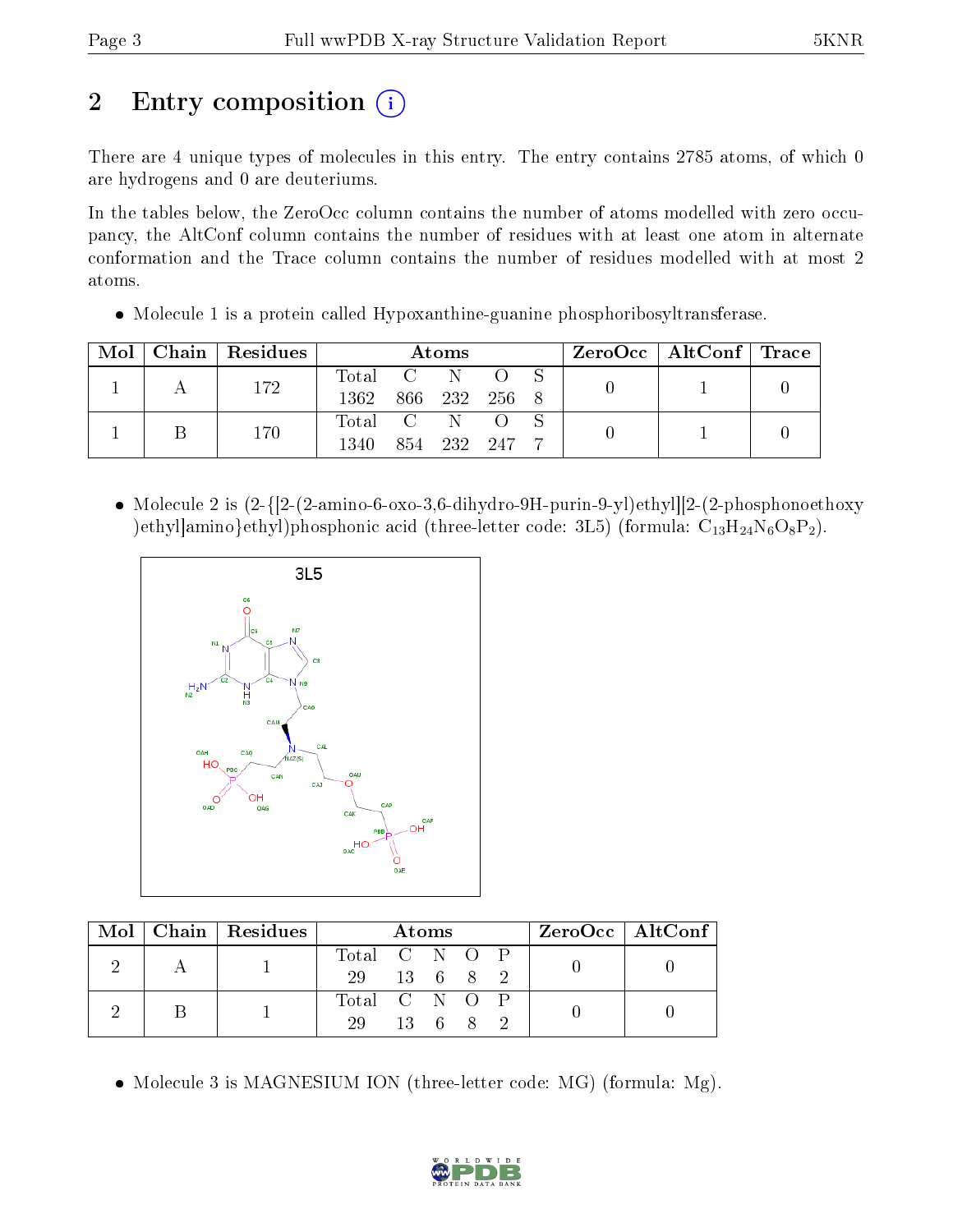|  | $\blacksquare$ Mol $\parallel$ Chain $\parallel$ Residues $\parallel$ | Atoms. | $\mid$ ZeroOcc $\mid$ AltConf $\mid$ |  |
|--|-----------------------------------------------------------------------|--------|--------------------------------------|--|
|  |                                                                       | Total  |                                      |  |

 $\bullet\,$  Molecule 4 is water.

|  | $\text{Mol}$   Chain   Residues | Atoms   | ZeroOcc   AltConf |  |
|--|---------------------------------|---------|-------------------|--|
|  |                                 | Total O |                   |  |
|  | 13                              | Total O |                   |  |

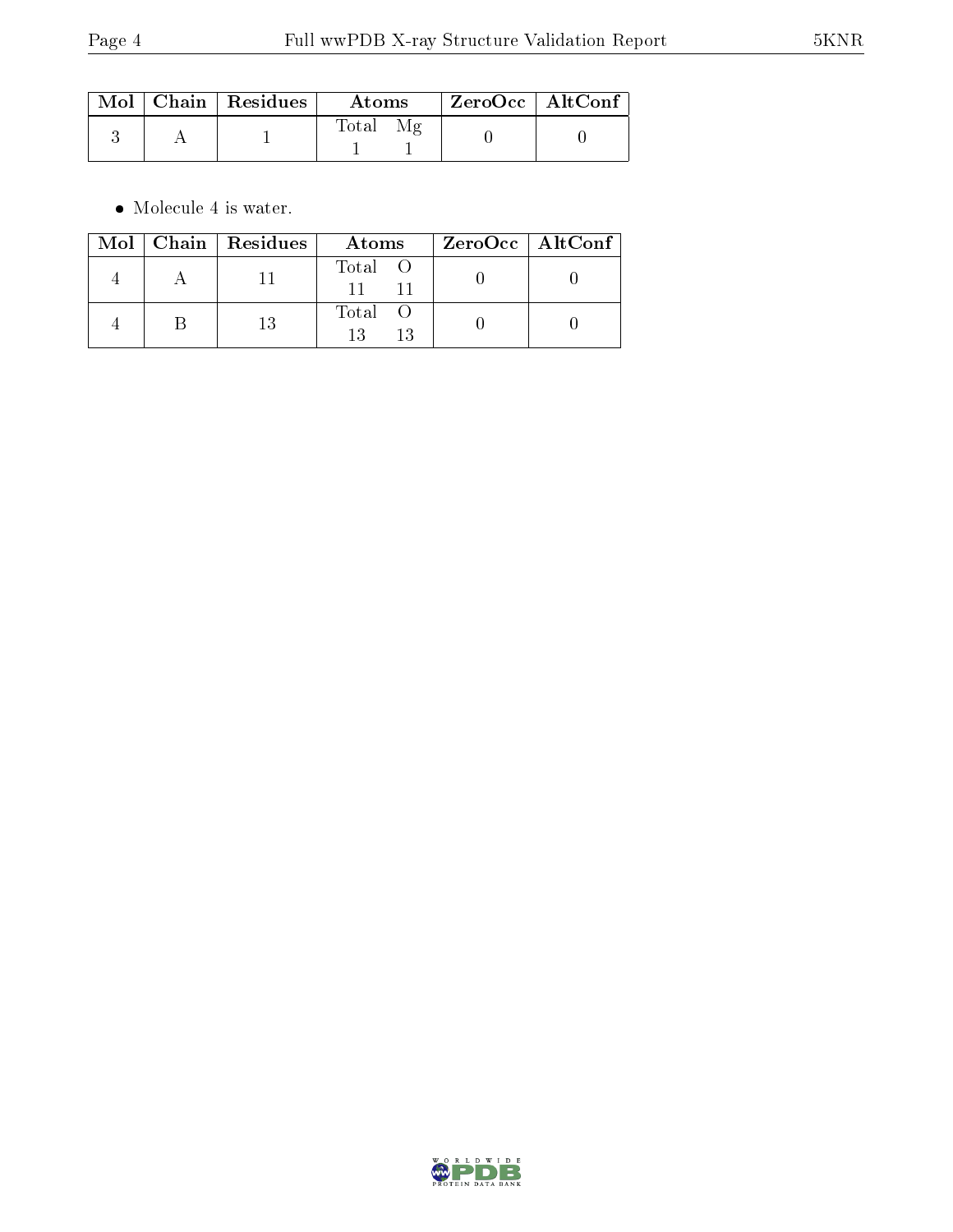## 3 Residue-property plots  $(i)$

These plots are drawn for all protein, RNA and DNA chains in the entry. The first graphic for a chain summarises the proportions of the various outlier classes displayed in the second graphic. The second graphic shows the sequence view annotated by issues in geometry and electron density. Residues are color-coded according to the number of geometric quality criteria for which they contain at least one outlier: green  $= 0$ , yellow  $= 1$ , orange  $= 2$  and red  $= 3$  or more. A red dot above a residue indicates a poor fit to the electron density (RSRZ  $> 2$ ). Stretches of 2 or more consecutive residues without any outlier are shown as a green connector. Residues present in the sample, but not in the model, are shown in grey.

• Molecule 1: Hypoxanthine-guanine phosphoribosyltransferase



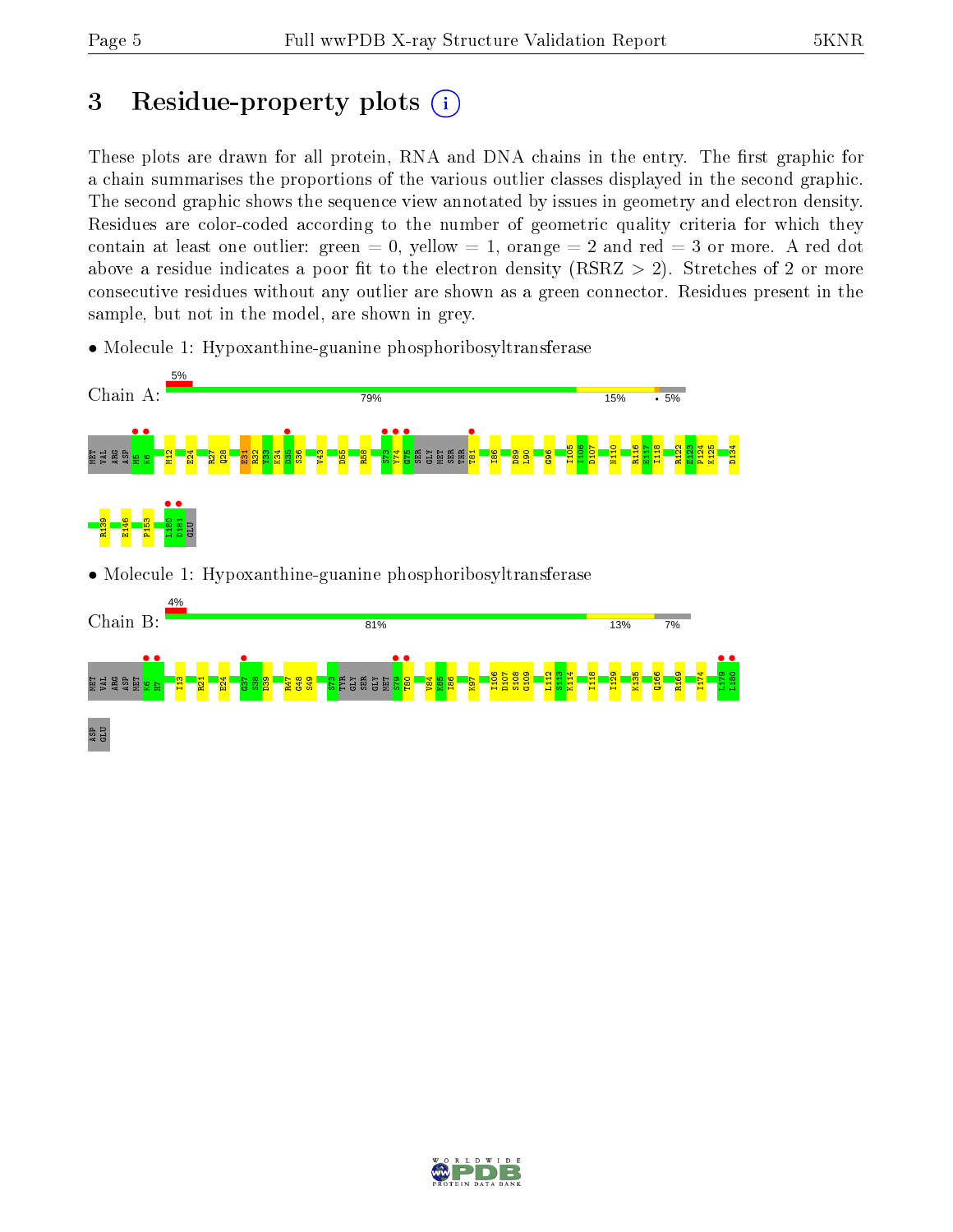## 4 Data and refinement statistics  $(i)$

| Property                                                             | Value                                            | Source     |
|----------------------------------------------------------------------|--------------------------------------------------|------------|
| Space group                                                          | P 31 2 1                                         | Depositor  |
| Cell constants                                                       | 84.62Å<br>$\overline{167.12A}$<br>$84.62\rm\AA$  |            |
| a, b, c, $\alpha$ , $\beta$ , $\gamma$                               | $90.00^\circ$<br>$120.00^\circ$<br>$90.00^\circ$ | Depositor  |
| Resolution $(A)$                                                     | 44.35<br>$-2.86$                                 | Depositor  |
|                                                                      | $44.35 - 2.86$                                   | <b>EDS</b> |
| % Data completeness                                                  | 99.4 (44.35-2.86)                                | Depositor  |
| (in resolution range)                                                | 94.3 (44.35-2.86)                                | <b>EDS</b> |
| $\mathrm{R}_{merge}$                                                 | 0.11                                             | Depositor  |
| $\mathrm{R}_{sym}$                                                   | (Not available)                                  | Depositor  |
| $\langle I/\sigma(I) \rangle^{-1}$                                   | $\overline{1.51}$ (at 2.86Å)                     | Xtriage    |
| Refinement program                                                   | PHENIX 1.9 1692                                  | Depositor  |
|                                                                      | $\overline{0.233}$ ,<br>0.267                    | Depositor  |
| $R, R_{free}$                                                        | 0.239<br>0.270<br>$\mathcal{L}$                  | DCC        |
| $R_{free}$ test set                                                  | 1668 reflections $(10.07\%)$                     | wwPDB-VP   |
| Wilson B-factor $(A^2)$                                              | 51.5                                             | Xtriage    |
| Anisotropy                                                           | 0.059                                            | Xtriage    |
| Bulk solvent $k_{sol}(e/\mathring{A}^3)$ , $B_{sol}(\mathring{A}^2)$ | $0.34$ , $42.1$                                  | <b>EDS</b> |
| $\overline{L-test for}$ twinning <sup>2</sup>                        | $< L >$ = 0.49, $< L^2 >$ = 0.32                 | Xtriage    |
| Estimated twinning fraction                                          | $0.054$ for $-h,-k,l$                            | Xtriage    |
| $F_o, F_c$ correlation                                               | 0.89                                             | <b>EDS</b> |
| Total number of atoms                                                | 2785                                             | wwPDB-VP   |
| Average B, all atoms $(A^2)$                                         | 55.0                                             | wwPDB-VP   |

Xtriage's analysis on translational NCS is as follows: The largest off-origin peak in the Patterson function is  $3.80\%$  of the height of the origin peak. No significant pseudotranslation is detected.

<sup>&</sup>lt;sup>2</sup>Theoretical values of  $\langle |L| \rangle$ ,  $\langle L^2 \rangle$  for acentric reflections are 0.5, 0.333 respectively for untwinned datasets, and 0.375, 0.2 for perfectly twinned datasets.



<span id="page-5-1"></span><span id="page-5-0"></span><sup>1</sup> Intensities estimated from amplitudes.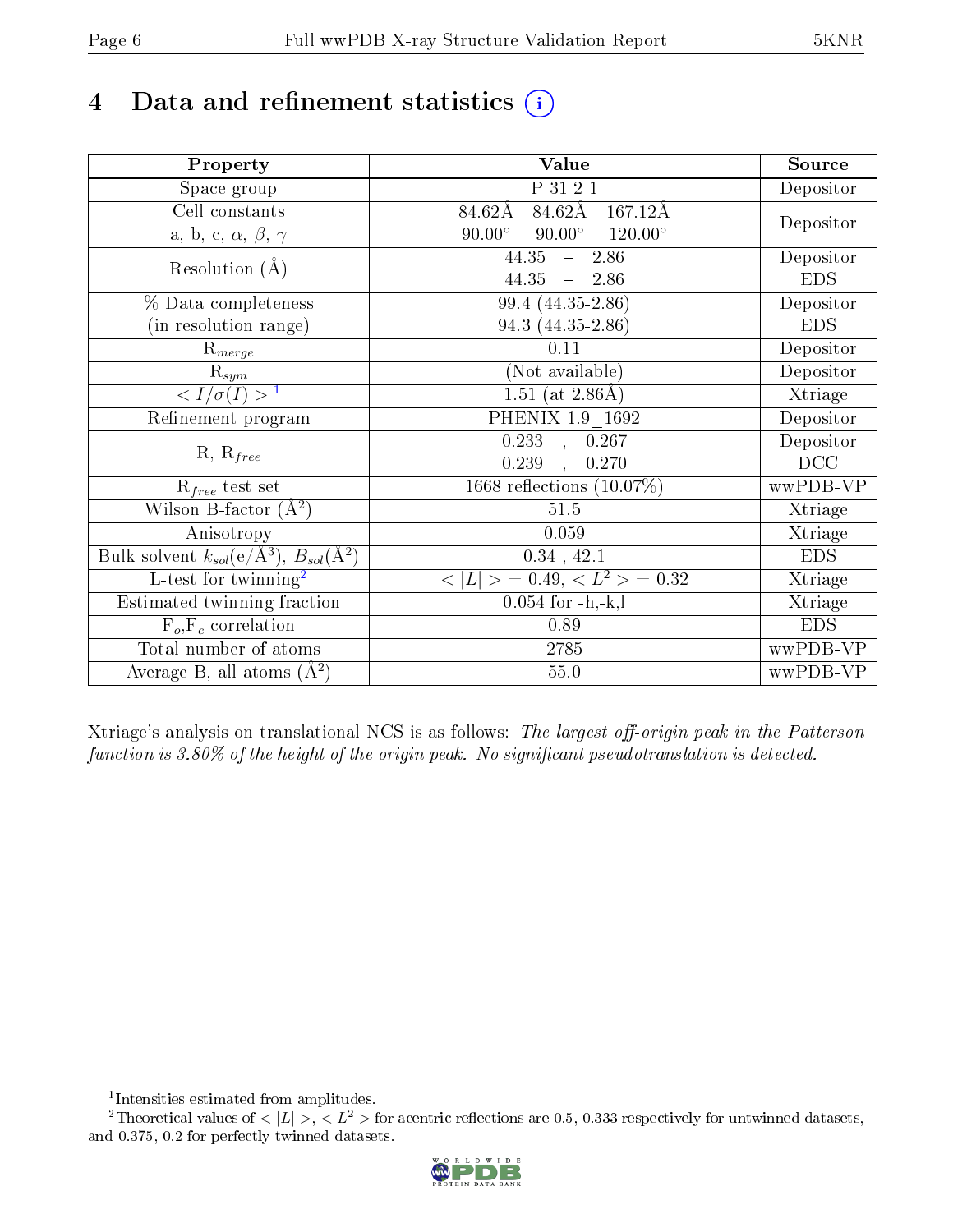# 5 Model quality  $(i)$

### 5.1 Standard geometry  $(i)$

Bond lengths and bond angles in the following residue types are not validated in this section: 3L5, MG

The Z score for a bond length (or angle) is the number of standard deviations the observed value is removed from the expected value. A bond length (or angle) with  $|Z| > 5$  is considered an outlier worth inspection. RMSZ is the root-mean-square of all Z scores of the bond lengths (or angles).

| Mol | Chain |      | <b>Bond lengths</b> | Bond angles |             |  |
|-----|-------|------|---------------------|-------------|-------------|--|
|     |       | RMSZ | $\# Z  > 5$         | RMSZ        | $\ Z\  > 5$ |  |
|     |       | 0.23 | 0/1381              | 0.39        | 0/1861      |  |
|     | R     | 0.21 | 0/1358              | 0.39        | 0/1830      |  |
| АH  | АĦ    | 0.22 | 0/2739              | 0.39        | 0/3691      |  |

There are no bond length outliers.

There are no bond angle outliers.

There are no chirality outliers.

There are no planarity outliers.

### $5.2$  Too-close contacts  $(i)$

In the following table, the Non-H and H(model) columns list the number of non-hydrogen atoms and hydrogen atoms in the chain respectively. The H(added) column lists the number of hydrogen atoms added and optimized by MolProbity. The Clashes column lists the number of clashes within the asymmetric unit, whereas Symm-Clashes lists symmetry related clashes.

| Mol |   |      | $\boxed{\text{Chain} \mid \text{Non-H} \mid \text{H}(\text{model})}$ | H(added) |    | $Clashes$   Symm-Clashes |
|-----|---|------|----------------------------------------------------------------------|----------|----|--------------------------|
|     |   | 1362 |                                                                      | 1382     | 22 |                          |
|     | В | 1340 |                                                                      | 1359     | 13 |                          |
|     |   | 29   |                                                                      | 21       |    |                          |
|     | В | 29   |                                                                      | 22       | 5  |                          |
| ົ   |   |      |                                                                      |          |    |                          |
|     |   |      |                                                                      |          |    |                          |
|     | R | 13   |                                                                      |          |    |                          |
|     |   | 2785 |                                                                      | 2784     |    |                          |

The all-atom clashscore is defined as the number of clashes found per 1000 atoms (including hydrogen atoms). The all-atom clashscore for this structure is 7.

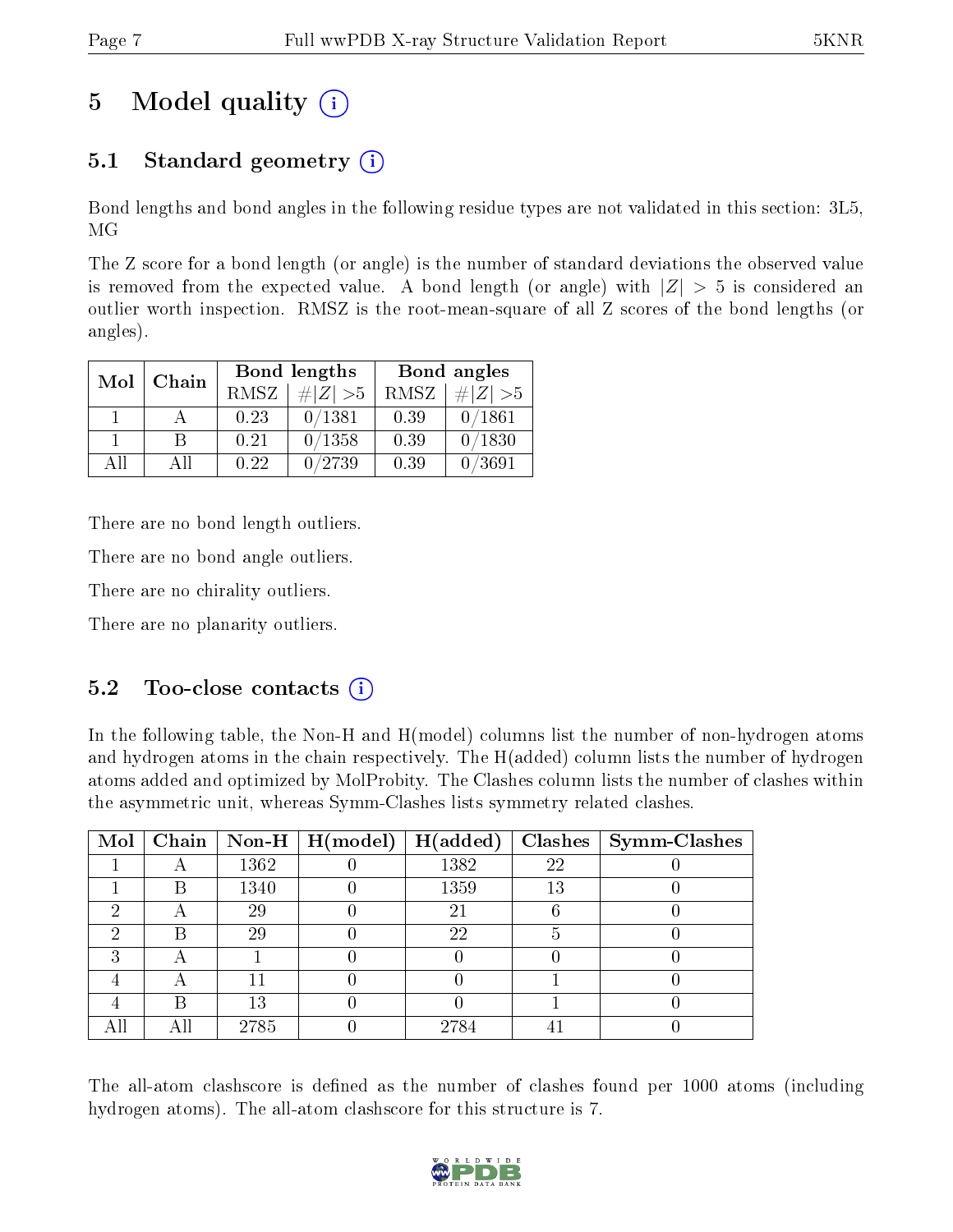| Atom-1                           | Atom-2                        | Interatomic    | Clash         |
|----------------------------------|-------------------------------|----------------|---------------|
|                                  |                               | distance $(A)$ | overlap $(A)$ |
| 2:A:201:3L5:H8                   | 2:A:201:3L5:H14               | 1.74           | 0.68          |
| 1: A:31: GLU:H                   | 1: A:31: GLU:CD               | 2.00           | 0.64          |
| 2:B:201:3L5:H15                  | 4:B:302:HOH:O                 | 2.00           | 0.60          |
| 2:A:201:3L5:H14                  | $2:A:\overline{201:3L5:CAJ}$  | 2.31           | 0.58          |
| 1: A:24: GLU:OE1                 | 1: A:27: ARG:NH1              | 2.36           | 0.57          |
| 1:A:107:ASP:OD2                  | 2:A:201:3L5:H13               | 2.05           | 0.57          |
| 1:A:107:ASP:CG                   | 2:A:201:3L5:H25               | 2.25           | 0.57          |
| 1:A:134:ASP:OD1                  | 1: A: 139: ARG: NH2           | 2.31           | 0.56          |
| 1:B:84:VAL:HG21                  | 1:B:114:LYS:HB2               | 1.87           | 0.56          |
| 1:B:107:ASP:HB3                  | 1:B:135:LYS:HB2               | 1.89           | 0.55          |
| 1:B:108:SER:OG                   | 2:B:201:3L5:OAD               | 2.20           | 0.54          |
| 1: A:146: GLU:N                  | 1:A:146:GLU:OE2               | 2.42           | 0.53          |
| 1: A: 55: ASP: OD1               | 1: A:58: ARG: NH2             | 2.41           | $0.52\,$      |
| 1:B:106:ILE:HD11                 | 1:B:109:GLY:HA2               | 1.90           | 0.52          |
| 1: A:36: SER:OG                  | 1: A: 125: LYS: NZ            | 2.41           | 0.51          |
| $1:A:\overline{74:TYR:CZ}$       | 1:A:81:THR:HG23               | 2.46           | 0.51          |
| 1:B:107:ASP:N                    | 1:B:107:ASP:OD1               | 2.44           | 0.50          |
| 1:B:39:ASP:HB2                   | 1:B:97:LYS:HG2                | 1.94           | 0.50          |
| 1: A:31: GLU: HA                 | 1: A:34: LYS: HD3             | 1.93           | 0.50          |
| 1:B:21:ARG:HH21                  | 1:B:24:GLU:HB3                | 1.77           | 0.49          |
| 1:B:86:ILE:HD11                  | 1:B:118:ILE:HD13              | 1.95           | 0.49          |
| 1: A:105: ILE: HG23              | 2:A:201:3L5:H7                | 1.94           | 0.48          |
| 2:B:201:3L5:H19                  | 2:B:201:3L5:H22               | 1.79           | 0.48          |
| 2:B:201:3L5:H19                  | 2:B:201:3L5:N3                | 2.30           | 0.47          |
| 1: A:116:ARG:NH1                 | 4:A:301:HOH:O                 | 2.48           | 0.46          |
| 1:B:107:ASP:OD2                  | 2:B:201:3L5:H25               | 2.15           | 0.46          |
| 1: A:31: GLU: HA                 | 1: A:34: LYS:HB3              | 1.99           | 0.45          |
| 1: A:43: VAL:HG13                | $1:A:90:LEU:HD$ <sup>21</sup> | 1.98           | 0.45          |
| 1:A:89:ASP:OD1                   | 1: A:90: LEU: N               | 2.41           | 0.45          |
| 1:B:112:LEU:HD12                 | 1:B:129:ILE:HD13              | 1.98           | 0.45          |
| 1:A:12:MET:HE1                   | 1: A: 153: PRO: HD2           | 2.00           | 0.43          |
| 1:A:74:TTR:CD2                   | 1:A:110:ASN:HB3               | 2.53           | 0.43          |
| 1: A:118: ILE: HG22              | 1:A:122:ARG:HH12              | 1.84           | 0.43          |
| 1:B:13:ILE:HB                    | 1:B:174:ILE:HB                | 2.01           | 0.43          |
| 2:A:201:3L5:H25                  | 2:A:201:3L5:H18               | 1.75           | 0.42          |
| 1: A:86: ILE: HD11               | 1:A:118:ILE:HG21              | 2.01           | 0.42          |
| 1:B:47:ARG:O                     | 1:B:49:SER:N                  | 2.53           | 0.41          |
| 1: A:96: GLY:H                   | 1: A: 124: PRO: HA            | 1.84           | 0.41          |
| 1: A:24: GLU:O                   | 1: A:28: GLN: HG3             | 2.21           | 0.41          |
| $1:A:31:\overline{\text{GLU:N}}$ | $1: A:31: \overline{GLU:CD}$  | 2.70           | 0.40          |

All (41) close contacts within the same asymmetric unit are listed below, sorted by their clash magnitude.

Continued on next page...

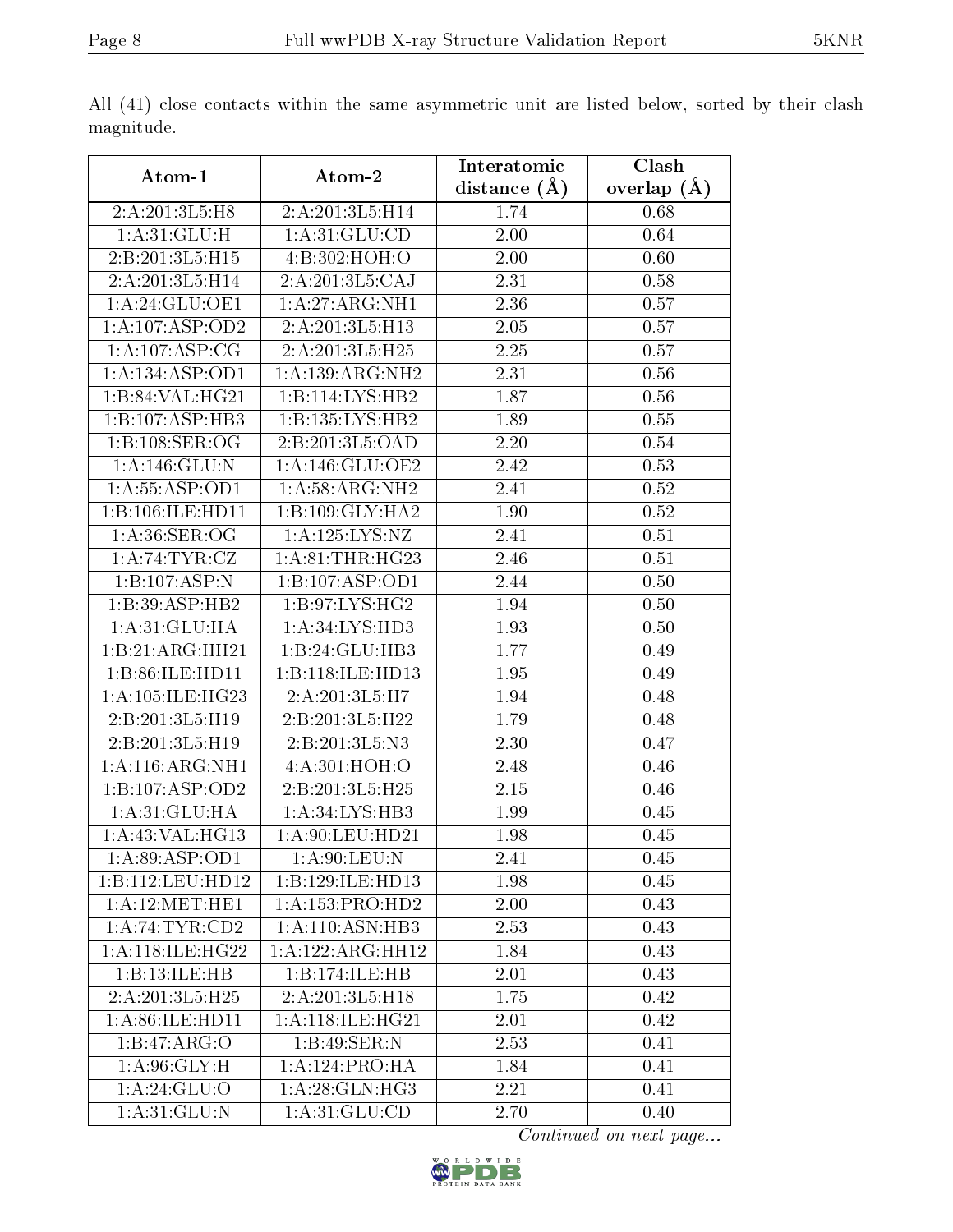Continued from previous page...

| Atom-1          | Atom-2          |          | <b>Clash</b><br>overlap (A) |  |
|-----------------|-----------------|----------|-----------------------------|--|
| 1:B:166:GLN:OE1 | 1:B:169:ARG:NH1 | $2.48\,$ | 0.40                        |  |

There are no symmetry-related clashes.

### 5.3 Torsion angles (i)

#### 5.3.1 Protein backbone  $(i)$

In the following table, the Percentiles column shows the percent Ramachandran outliers of the chain as a percentile score with respect to all X-ray entries followed by that with respect to entries of similar resolution.

The Analysed column shows the number of residues for which the backbone conformation was analysed, and the total number of residues.

| Mol | Chain | Analysed                      | Favoured    | Allowed   Outliers |          | Percentiles                     |
|-----|-------|-------------------------------|-------------|--------------------|----------|---------------------------------|
|     |       | 169/182(93%)                  | $159(94\%)$ | $10(6\%)$          |          | $\vert$ 100 $\vert$ 100 $\vert$ |
|     |       | $167/182(92\%)$   155 (93\%)  |             | $10(6\%)$          | $2(1\%)$ | 13<br>35                        |
| All | All   | $336/364$ (92\%)   314 (94\%) |             | $20(6\%)$          | $2(1\%)$ | 25<br>53                        |

All (2) Ramachandran outliers are listed below:

| Mol | Chain | Res | Type |
|-----|-------|-----|------|
|     |       |     |      |
|     |       |     |      |

#### 5.3.2 Protein sidechains  $\left( \mathbf{i} \right)$

In the following table, the Percentiles column shows the percent sidechain outliers of the chain as a percentile score with respect to all X-ray entries followed by that with respect to entries of similar resolution.

The Analysed column shows the number of residues for which the sidechain conformation was analysed, and the total number of residues.

| Mol | Chain | Analysed        | Rotameric   Outliers |          | Percentiles     |         |  |
|-----|-------|-----------------|----------------------|----------|-----------------|---------|--|
|     |       | $151/163(93\%)$ | 148 (98\%)           | $3(2\%)$ | 55              | 80      |  |
|     | B     | 145/163(89%)    | $145(100\%)$         |          | 100             | $100\,$ |  |
| All | All   | $296/326(91\%)$ | 293 (99\%)           | $3(1\%)$ | 84 <sub>1</sub> | 91      |  |

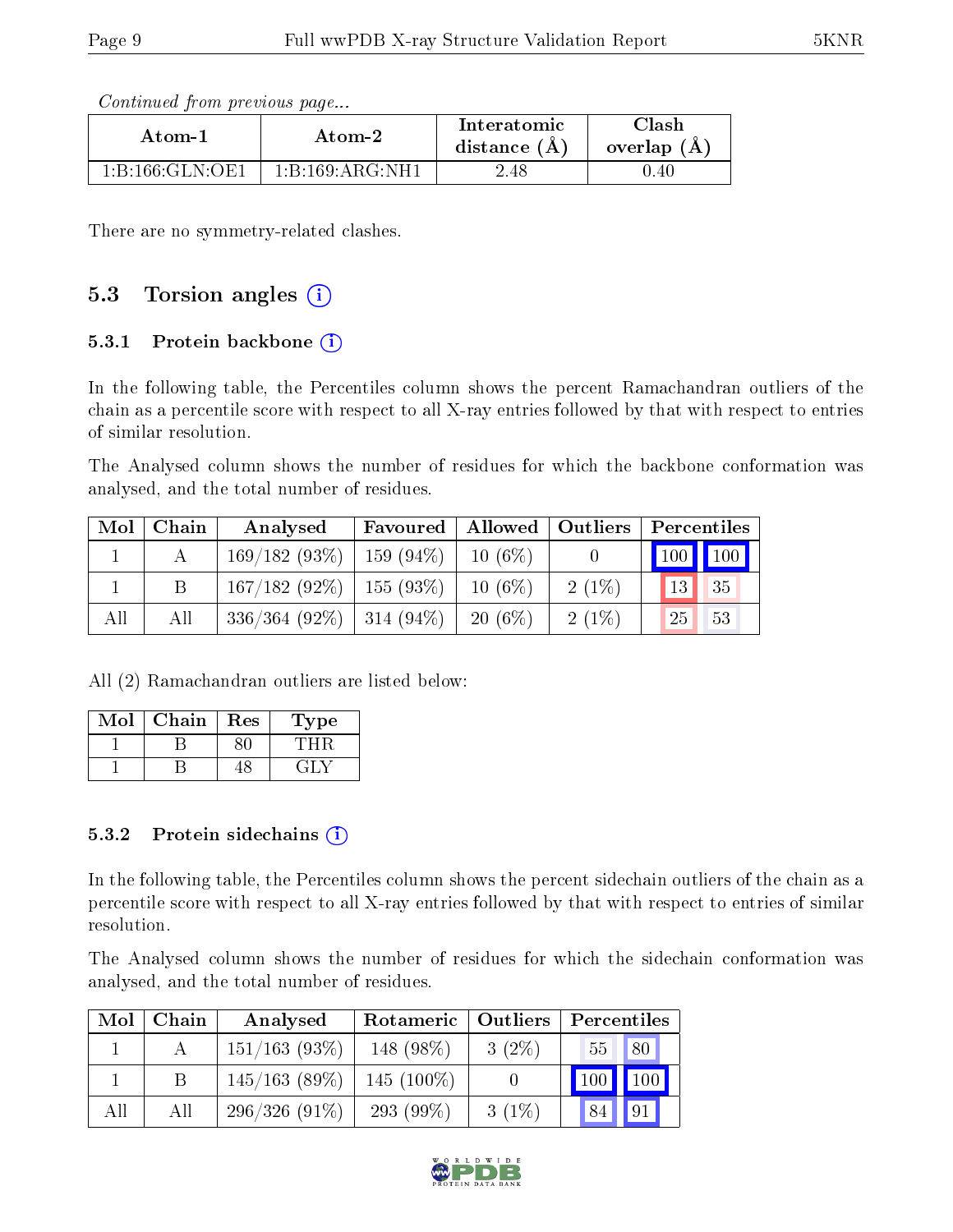All (3) residues with a non-rotameric sidechain are listed below:

| Mol | Chain | Res   | 'Type      |
|-----|-------|-------|------------|
|     |       |       | GLU        |
|     |       | 32[A] | $\rm{ARG}$ |
|     |       | 39    | ARG        |

Some sidechains can be flipped to improve hydrogen bonding and reduce clashes. There are no such sidechains identified.

#### 5.3.3 RNA  $(i)$

There are no RNA molecules in this entry.

#### 5.4 Non-standard residues in protein, DNA, RNA chains  $(i)$

There are no non-standard protein/DNA/RNA residues in this entry.

#### 5.5 Carbohydrates  $(i)$

There are no carbohydrates in this entry.

#### 5.6 Ligand geometry  $(i)$

Of 3 ligands modelled in this entry, 1 is monoatomic - leaving 2 for Mogul analysis.

In the following table, the Counts columns list the number of bonds (or angles) for which Mogul statistics could be retrieved, the number of bonds (or angles) that are observed in the model and the number of bonds (or angles) that are defined in the Chemical Component Dictionary. The Link column lists molecule types, if any, to which the group is linked. The Z score for a bond length (or angle) is the number of standard deviations the observed value is removed from the expected value. A bond length (or angle) with  $|Z| > 2$  is considered an outlier worth inspection. RMSZ is the root-mean-square of all Z scores of the bond lengths (or angles).

| Mol |      | $\mid$ Chain $\mid$ Res | Link |          | Bond lengths  |             |          | Bond angles |             |
|-----|------|-------------------------|------|----------|---------------|-------------|----------|-------------|-------------|
|     | Type |                         |      | Counts   | $'$ RMSZ $_1$ | # $ Z  > 2$ | Counts   | $^+$ RMSZ.  | # $ Z  > 2$ |
|     | 3L5  | 201                     |      | 26,30,30 | 1.76          | $3(11\%)$   | 31,43,43 | 1.87        | 6 $(19\%)$  |
|     | 3L5  | 201                     |      | 26,30,30 | 1.74          | $3(11\%)$   | 31,43,43 | 1.82        | 6 $(19\%)$  |

In the following table, the Chirals column lists the number of chiral outliers, the number of chiral centers analysed, the number of these observed in the model and the number defined in the Chemical Component Dictionary. Similar counts are reported in the Torsion and Rings columns.

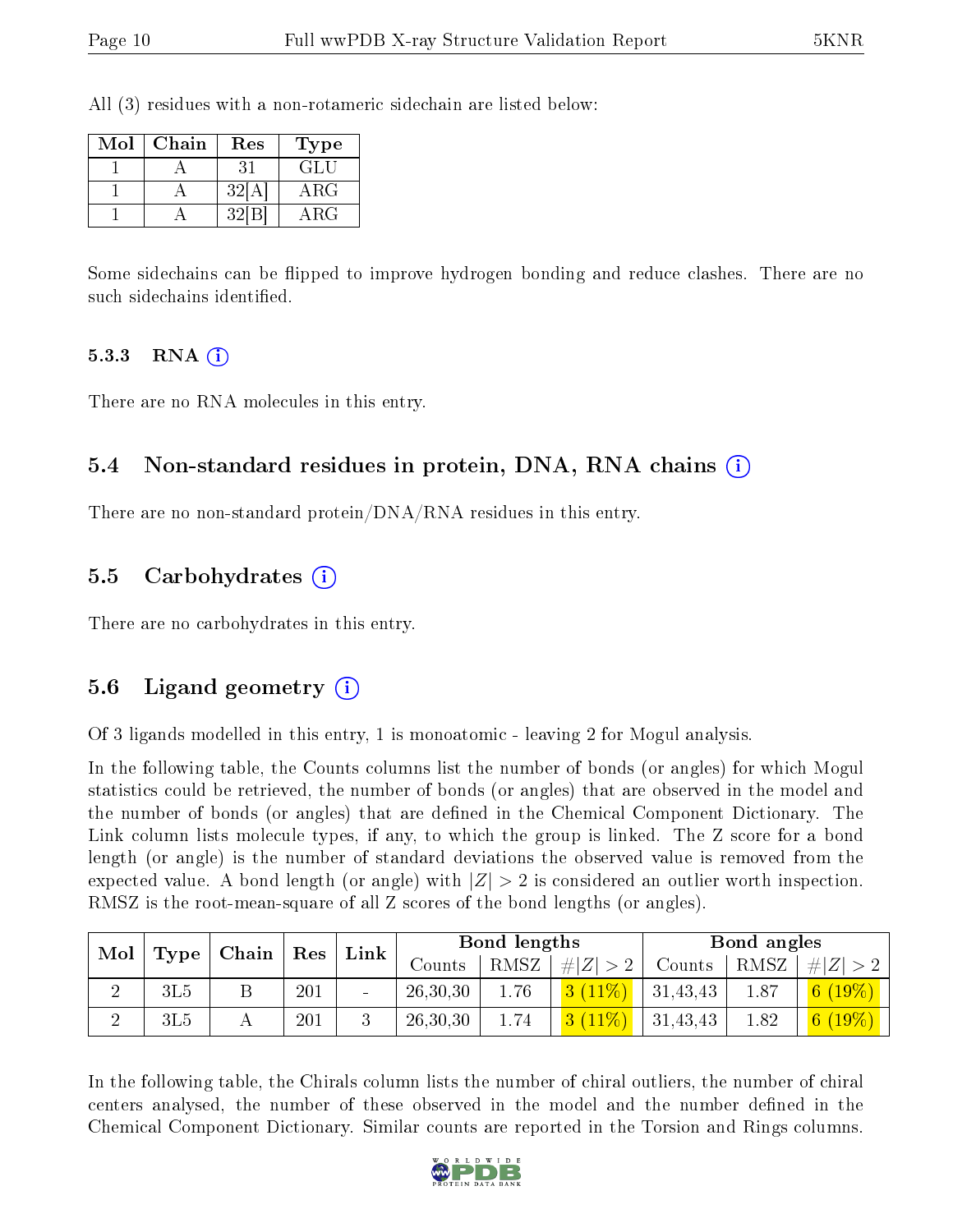| Mol |      |     |                 | Type   Chain   Res   Link   Christ | <b>Torsions</b>        | Rings   |
|-----|------|-----|-----------------|------------------------------------|------------------------|---------|
|     | 3L 5 | 201 | $\qquad \qquad$ |                                    | 10/20/20/20            | 0/2/2/2 |
|     | 3L5  | 201 |                 |                                    | $^{\prime}20$ / $20$ / | 0/2/2/  |

'-' means no outliers of that kind were identified.

All (6) bond length outliers are listed below:

| Mol            | Chain | Res | Type | Atoms   | Z    | Observed $(A$ | Ideal(A |
|----------------|-------|-----|------|---------|------|---------------|---------|
| $\overline{2}$ |       | 201 | 3L5  | $O6-C6$ | 5.99 | 1.39          | 1.24    |
| $\overline{2}$ | А     | 201 | 3L5  | $O6-C6$ | 5.99 | 1.39          | 1.24    |
| $\overline{2}$ |       | 201 | 3L5  | PBB-CAP | 3.40 | 1.82          | 1.78    |
| $\overline{2}$ | А     | 201 | 3L5  | PBB-CAP | 3.32 | 1.82          | 1.78    |
| $\overline{2}$ |       | 201 | 3L5  | $C2-N2$ | 2.44 | 1.38          | 1.33    |
| റ              |       | 201 | 3L5  | $C2-N2$ | 2.15 | 1.38          | 1.33    |

All (12) bond angle outliers are listed below:

| Mol            | Chain | Res | Type | Atoms          | Z       | Observed $(°)$ | $\text{Ideal}({}^o)$ |
|----------------|-------|-----|------|----------------|---------|----------------|----------------------|
| $\overline{2}$ | В     | 201 | 3L5  | $C2-N3-C4$     | 5.41    | 121.53         | 115.36               |
| $\overline{2}$ | А     | 201 | 3L5  | $C2-N3-C4$     | 5.11    | 121.19         | 115.36               |
| $\overline{2}$ | В     | 201 | 3L5  | $N3$ -C2- $N1$ | $-4.27$ | 121.52         | 127.22               |
| $\overline{2}$ | A     | 201 | 3L5  | $C6-C5-C4$     | $-4.24$ | 116.75         | 120.80               |
| $\overline{2}$ | В     | 201 | 3L5  | $C6-C5-C4$     | $-4.06$ | 116.92         | 120.80               |
| $\overline{2}$ | A     | 201 | 3L5  | $N3-C2-N1$     | $-3.97$ | 121.93         | 127.22               |
| 2              | В     | 201 | 3L5  | $C6-N1-C2$     | 3.23    | 121.06         | 115.93               |
| $\overline{2}$ | A     | 201 | 3L5  | $C6-N1-C2$     | 3.13    | 120.90         | 115.93               |
| $\overline{2}$ | А     | 201 | 3L5  | $C5-C6-N1$     | $-2.81$ | 119.59         | 123.43               |
| 2              | В     | 201 | 3L5  | $C5-C6-N1$     | $-2.76$ | 119.66         | 123.43               |
| 2              | A     | 201 | 3L5  | $C4-C5-N7$     | $-2.60$ | 106.69         | 109.40               |
| $\overline{2}$ | В     | 201 | 3L5  | $C4-C5-N7$     | $-2.27$ | 107.04         | 109.40               |

There are no chirality outliers.

All (18) torsion outliers are listed below:

| Mol                         | Chain | Res | Type | Atoms           |
|-----------------------------|-------|-----|------|-----------------|
| 2                           | В     | 201 | 3L5  | OAU-CAK-CAP-PBB |
| 2                           |       | 201 | 3L5  | CAQ-CAN-NAZ-CAL |
| 2                           | К     | 201 | 3L5  | $CAM-CAO-N9-C4$ |
| 2                           | R     | 201 | 3L5  | CAM-CAO-N9-C8   |
| $\mathcal{D}$               |       | 201 | 3L5  | OAU-CAK-CAP-PBB |
| $\mathcal{D}_{\mathcal{A}}$ |       | 201 | 3L5  | NAZ-CAN-CAQ-PBC |
| 2                           |       | 201 | 3L5  | CAM-CAO-N9-C4   |

Continued on next page...

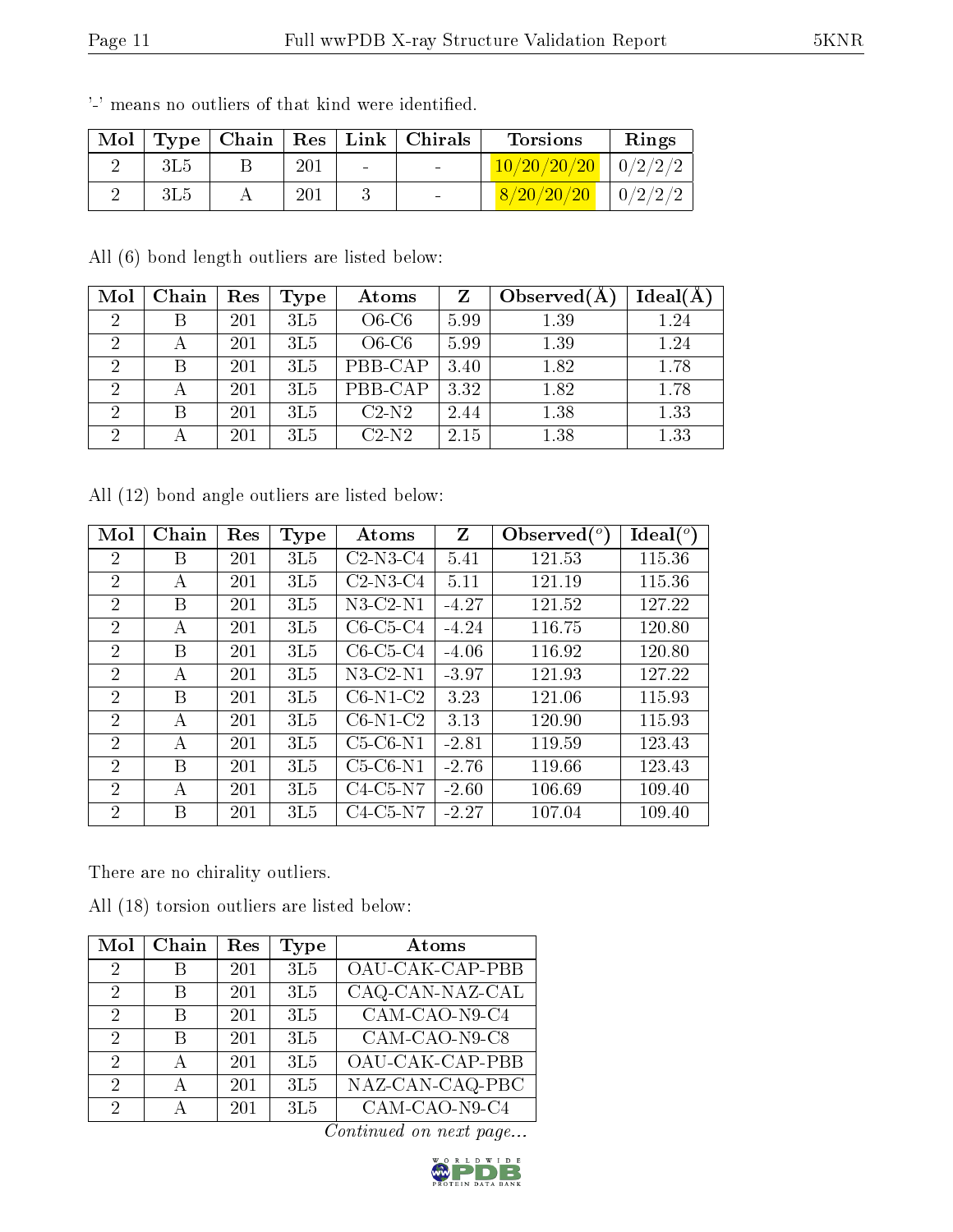| Mol            | Chain | Res | Type | Atoms           |
|----------------|-------|-----|------|-----------------|
| $\overline{2}$ | B     | 201 | 3L5  | NAZ-CAM-CAO-N9  |
| $\overline{2}$ | А     | 201 | 3L5  | NAZ-CAM-CAO-N9  |
| $\overline{2}$ | A     | 201 | 3L5  | OAU-CAJ-CAL-NAZ |
| $\overline{2}$ | В     | 201 | 3L5  | CAO-CAM-NAZ-CAN |
| $\overline{2}$ | В     | 201 | 3L5  | CAQ-CAN-NAZ-CAM |
| $\overline{2}$ | А     | 201 | 3L5  | CAP-CAK-OAU-CAJ |
| 2              | A     | 201 | 3L5  | CAM-CAO-N9-C8   |
| 2              | В     | 201 | 3L5  | CAL-CAJ-OAU-CAK |
| 2              | A     | 201 | 3L5  | CAL-CAJ-OAU-CAK |
| 2              | В     | 201 | 3L5  | CAJ-CAL-NAZ-CAN |
| $\overline{2}$ | В     | 201 | 3L5  | CAJ-CAL-NAZ-CAM |

Continued from previous page...

There are no ring outliers.

2 monomers are involved in 11 short contacts:

| Mol |  |  | Chain   Res   Type   Clashes   Symm-Clashes |
|-----|--|--|---------------------------------------------|
|     |  |  |                                             |
|     |  |  |                                             |

The following is a two-dimensional graphical depiction of Mogul quality analysis of bond lengths, bond angles, torsion angles, and ring geometry for all instances of the Ligand of Interest. In addition, ligands with molecular weight > 250 and outliers as shown on the validation Tables will also be included. For torsion angles, if less then 5% of the Mogul distribution of torsion angles is within 10 degrees of the torsion angle in question, then that torsion angle is considered an outlier. Any bond that is central to one or more torsion angles identified as an outlier by Mogul will be highlighted in the graph. For rings, the root-mean-square deviation (RMSD) between the ring in question and similar rings identified by Mogul is calculated over all ring torsion angles. If the average RMSD is greater than 60 degrees and the minimal RMSD between the ring in question and any Mogul-identified rings is also greater than 60 degrees, then that ring is considered an outlier. The outliers are highlighted in purple. The color gray indicates Mogul did not find sufficient equivalents in the CSD to analyse the geometry.

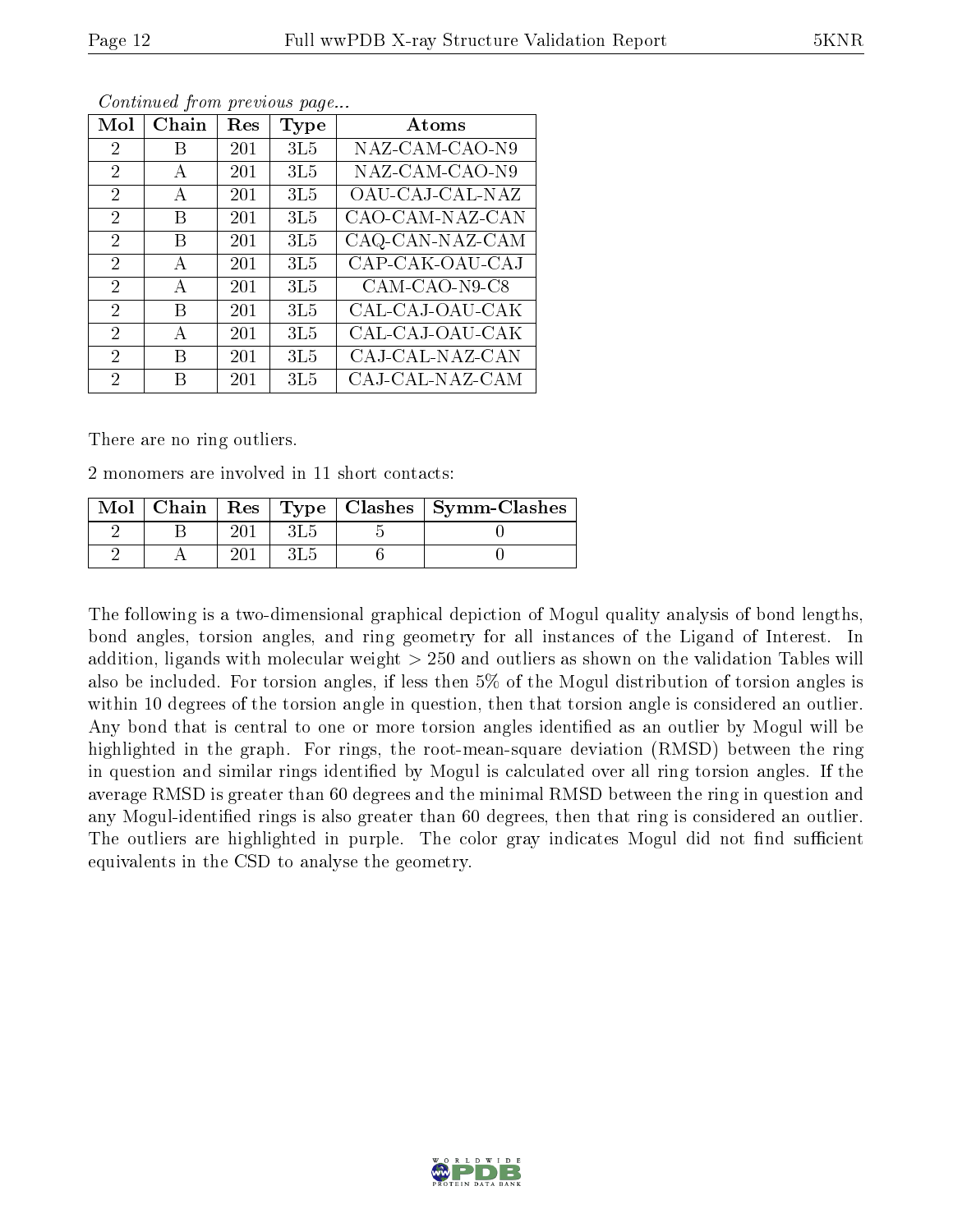

### 5.7 [O](https://www.wwpdb.org/validation/2017/XrayValidationReportHelp#nonstandard_residues_and_ligands)ther polymers (i)

There are no such residues in this entry.

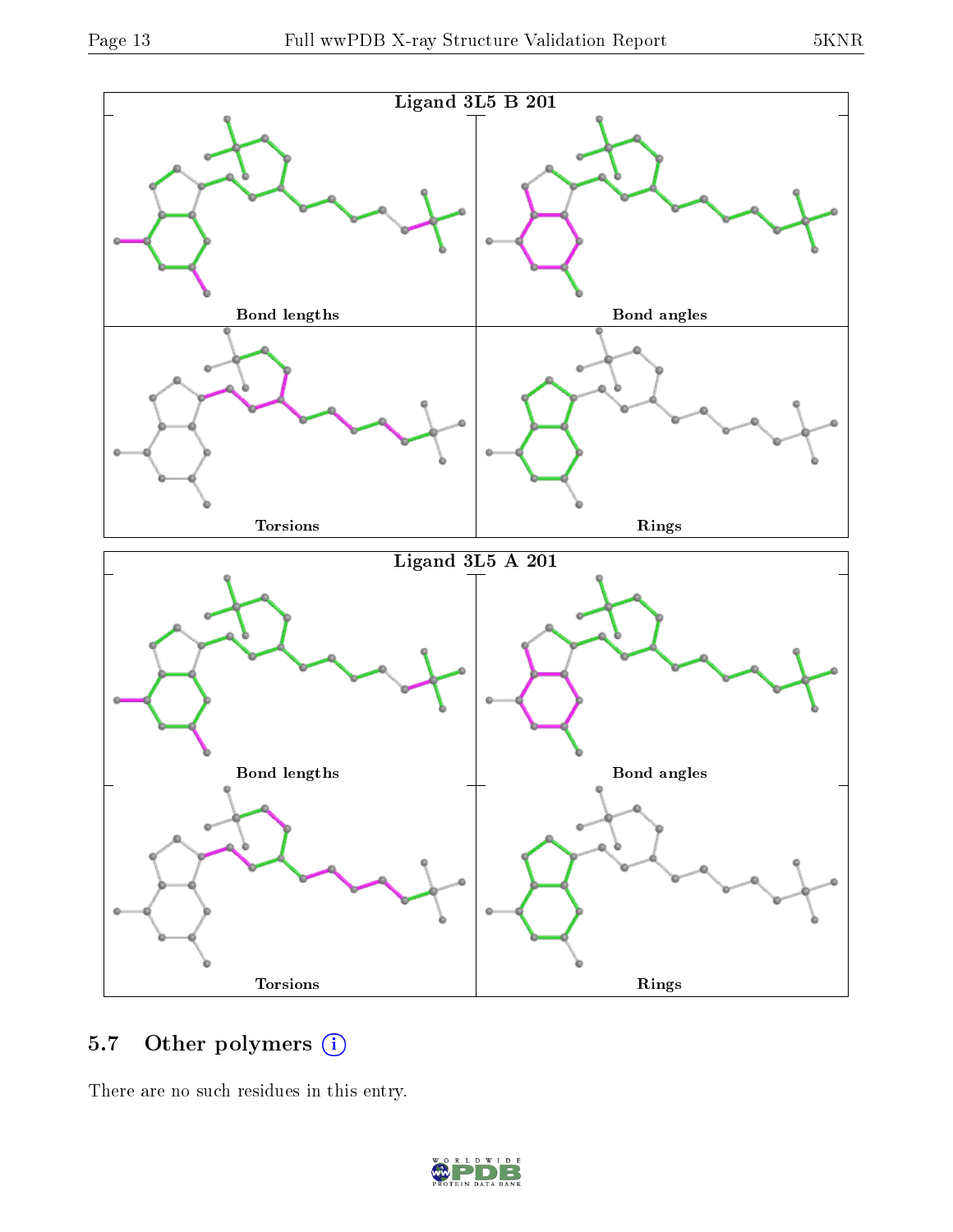## 5.8 Polymer linkage issues (i)

There are no chain breaks in this entry.

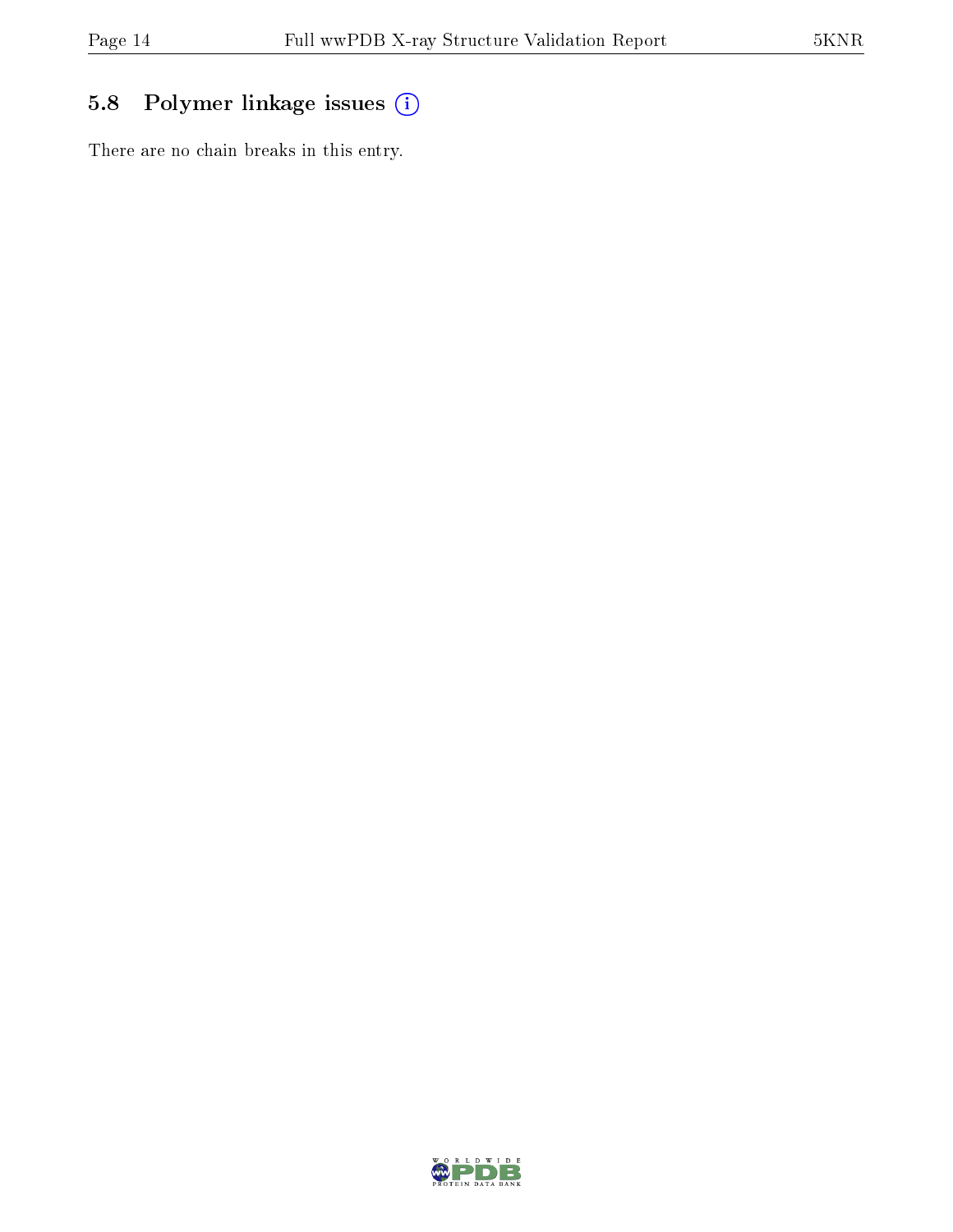## 6 Fit of model and data  $(i)$

### 6.1 Protein, DNA and RNA chains  $(i)$

In the following table, the column labelled  $#RSRZ> 2'$  contains the number (and percentage) of RSRZ outliers, followed by percent RSRZ outliers for the chain as percentile scores relative to all X-ray entries and entries of similar resolution. The OWAB column contains the minimum, median,  $95<sup>th</sup>$  percentile and maximum values of the occupancy-weighted average B-factor per residue. The column labelled ' $Q< 0.9$ ' lists the number of (and percentage) of residues with an average occupancy less than 0.9.

| Mol | Chain | Analysed         | ${ <\hspace{-1.5pt}{\mathrm{RSRZ}} \hspace{-1.5pt}>}$ | $\#\text{RSRZ}{>}2$                        | $OWAB(A^2)$      | $\mathrm{Q}{<}0.9$ |
|-----|-------|------------------|-------------------------------------------------------|--------------------------------------------|------------------|--------------------|
|     |       | $172/182(94\%)$  | $-0.05$                                               | 22 <br>$9(5\%)$ 27                         | 35, 51, 85, 125  |                    |
|     |       | $170/182(93\%)$  | $-0.01$                                               | $7(4\%)$ 37<br> 31                         | 36, 50, 93, 121  |                    |
| All | All   | $342/364$ (93\%) | $-0.03$                                               | $16(4\%)$ 31<br>$\parallel$ 27 $\parallel$ | 135, 50, 92, 125 |                    |

All (16) RSRZ outliers are listed below:

| Mol          | ${\bf Chain}$      | $\operatorname{Res}% \left( \mathcal{N}\right) \equiv\operatorname{Res}(\mathcal{N}_{0})\cap\mathcal{N}_{1}$ | <b>Type</b> | $_{\rm RSRZ}$ |
|--------------|--------------------|--------------------------------------------------------------------------------------------------------------|-------------|---------------|
| $\mathbf{1}$ | A                  | 74                                                                                                           | TYR         | 6.4           |
| $\mathbf{1}$ | $\overline{A}$     | 73                                                                                                           | <b>SER</b>  | 4.0           |
| $\mathbf{1}$ | $\overline{\rm A}$ | $\overline{5}$                                                                                               | MET         | 3.6           |
| $\mathbf{1}$ | Β                  | 180                                                                                                          | <b>LEU</b>  | 3.5           |
| $\mathbf{1}$ | B                  | 6                                                                                                            | <b>LYS</b>  | 3.3           |
| $\mathbf{1}$ | $\overline{A}$     | 180                                                                                                          | LEU         | 3.2           |
| $\mathbf{1}$ | $\overline{A}$     | 75                                                                                                           | <b>GLY</b>  | 3.2           |
| $\mathbf{1}$ | $\boldsymbol{A}$   | 181                                                                                                          | $\rm{ASP}$  | $2.5\,$       |
| $\mathbf{1}$ | B                  | $\overline{7}$                                                                                               | <b>HIS</b>  | 2.5           |
| $\mathbf{1}$ | B                  | 179                                                                                                          | LEU         | 2.5           |
| $\mathbf{1}$ | B                  | 80                                                                                                           | THR         | 2.4           |
| $\mathbf{1}$ | $\overline{A}$     | 6                                                                                                            | <b>LYS</b>  | 2.4           |
| $\mathbf{1}$ | А                  | 81                                                                                                           | THR         | 2.4           |
| $\mathbf 1$  | Β                  | 79                                                                                                           | <b>SER</b>  | 2.2           |
| $\mathbf{1}$ | B                  | 37                                                                                                           | <b>GLY</b>  | 2.2           |
| $\mathbf{1}$ | A                  | 35                                                                                                           | $\rm{ASP}$  | 2.2           |

### 6.2 Non-standard residues in protein, DNA, RNA chains  $(i)$

There are no non-standard protein/DNA/RNA residues in this entry.

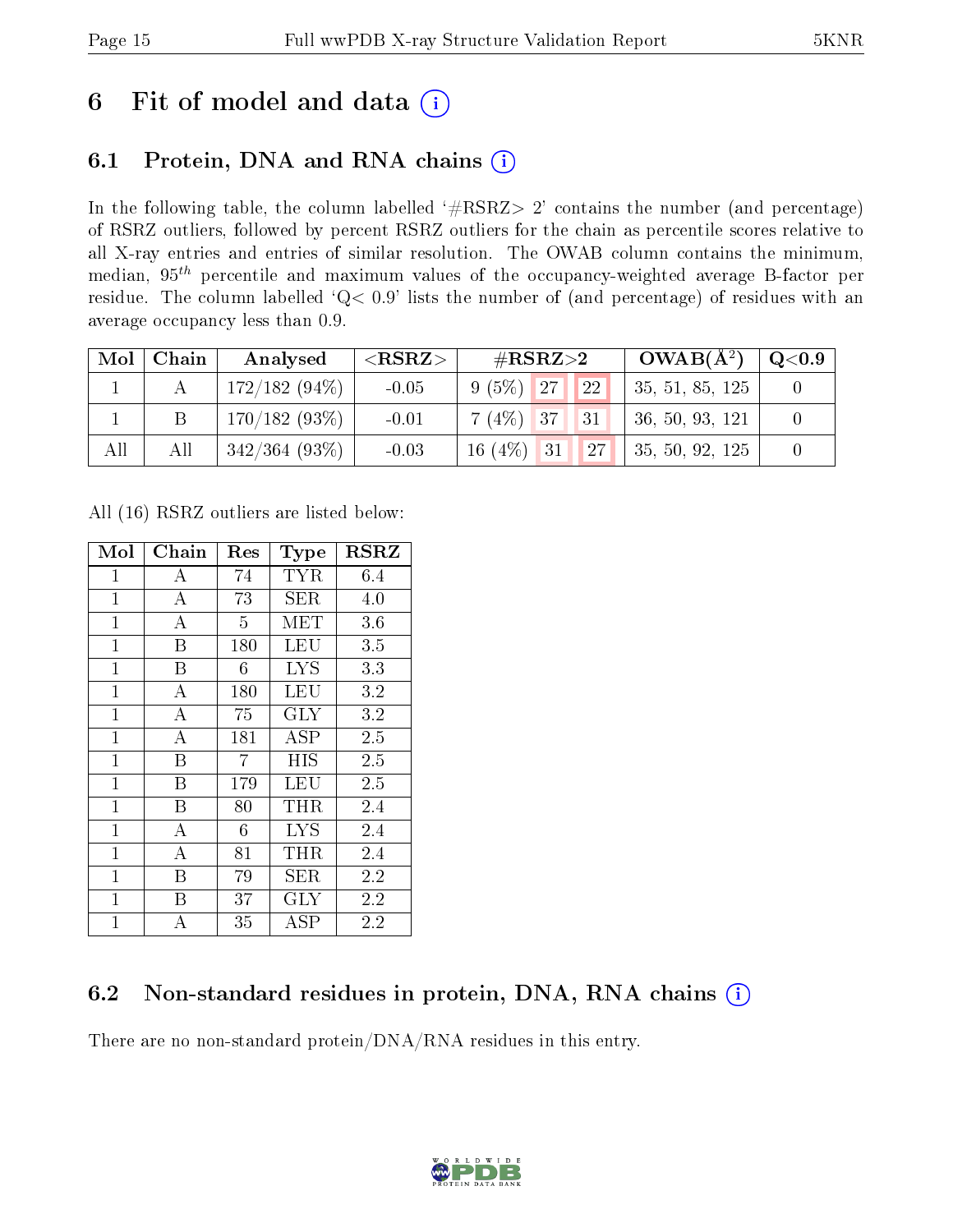#### 6.3 Carbohydrates  $(i)$

There are no carbohydrates in this entry.

#### 6.4 Ligands  $(i)$

In the following table, the Atoms column lists the number of modelled atoms in the group and the number defined in the chemical component dictionary. The B-factors column lists the minimum, median,  $95<sup>th</sup>$  percentile and maximum values of B factors of atoms in the group. The column labelled  $Q < 0.9$ ' lists the number of atoms with occupancy less than 0.9.

| Mol | Type | Chain | $\operatorname{Res}$ | $\mid$ Atoms | $\bf RSCC$ |      | $\perp$ RSR $\parallel$ B-factors( $\rm \AA^2)$ ) | $\mid$ Q $<$ 0.9 |
|-----|------|-------|----------------------|--------------|------------|------|---------------------------------------------------|------------------|
|     | МG   |       | 202                  |              | 0.76       | 0.33 | 209, 209, 209, 209                                |                  |
|     | 3L5  |       | 201                  | 29/29        | 0.87       | 0.26 | 49, 83, 124, 133                                  |                  |
|     | 3L5  |       | 201                  | 29/29        | 0.88       | 0.26 | 58, 76, 155, 158                                  |                  |

The following is a graphical depiction of the model fit to experimental electron density of all instances of the Ligand of Interest. In addition, ligands with molecular weight  $> 250$  and outliers as shown on the geometry validation Tables will also be included. Each fit is shown from different orientation to approximate a three-dimensional view.

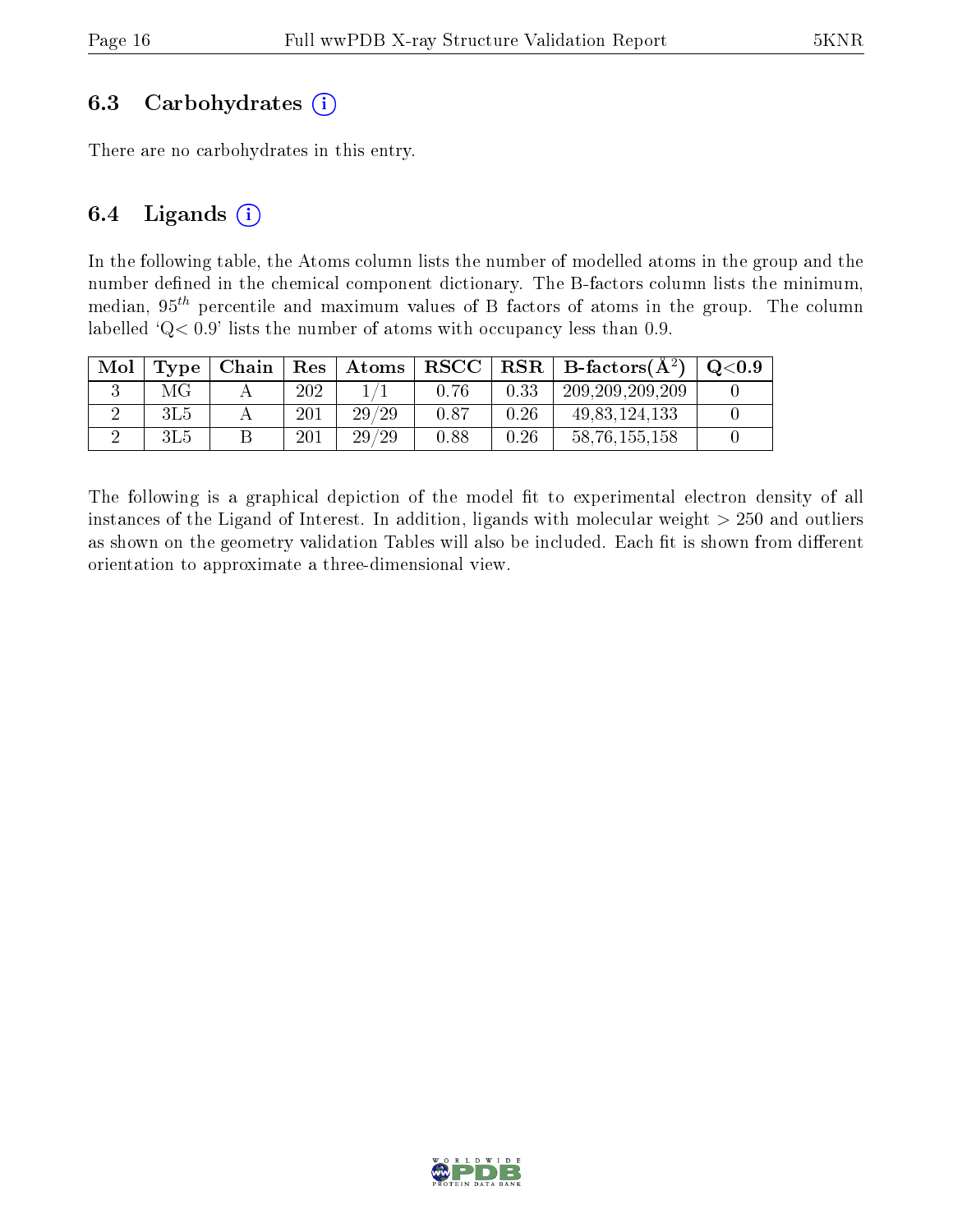